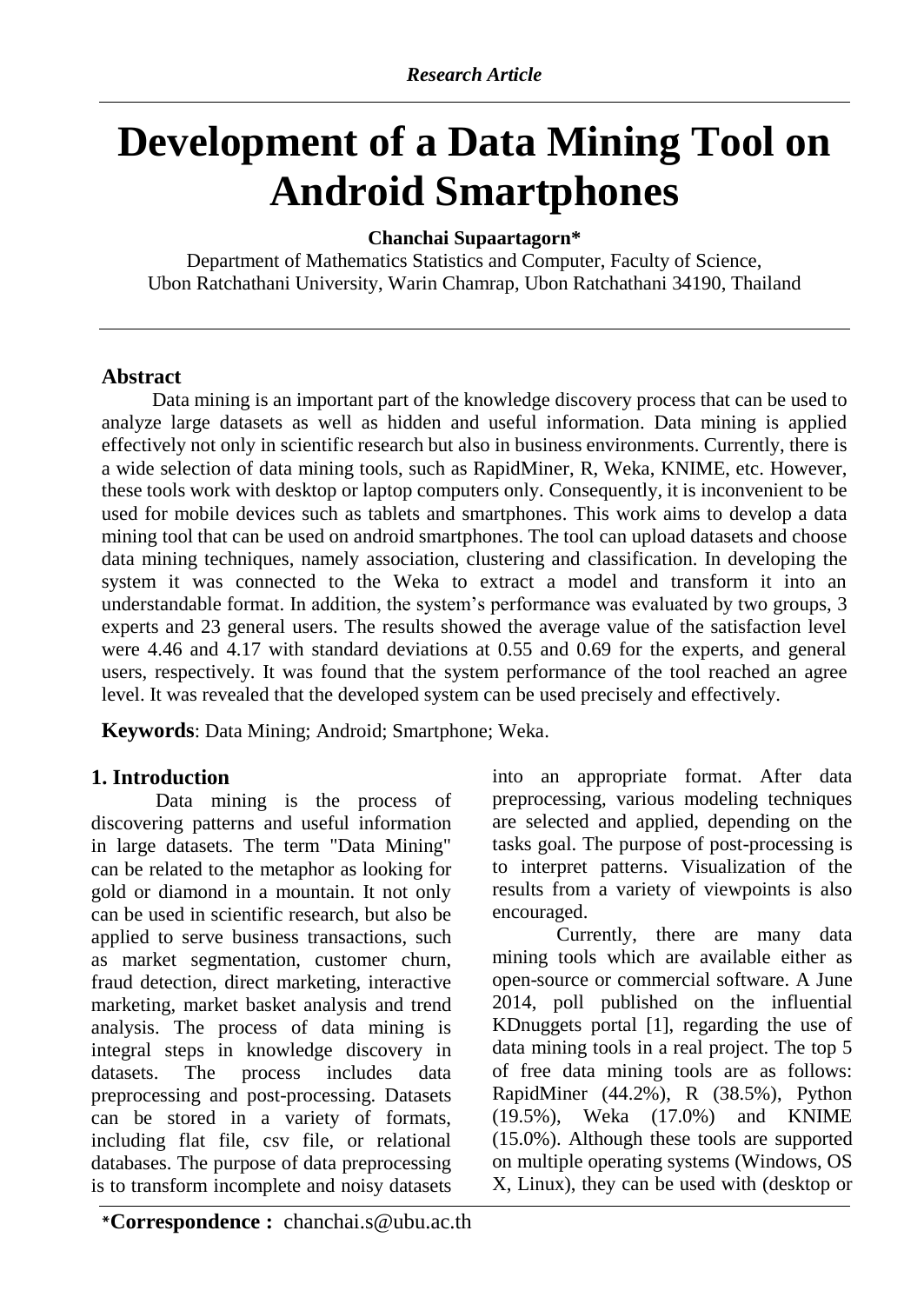laptop) computers only. The purpose of this work is to develop a data mining tool that can runs on smartphones as a mobile application.

The computer world is moving to the Post-PC era. Smartphones can do almost everything a personal computer can do, due to their powerful on-board computing capability, capacious memory, large screens and open operating systems that encourage applications development [2]. Now, mobile devices have replaced PCs as the primary means to access the Internet. Far more Internet-capable mobile devices are now sold as opposed to PCs. Smartphones are taking over many of the functions that PCs traditionally performed [3]. According to a report by eMarketer [4], the global smartphone audience surpassed the 1 billion mark in 2012. Smartphone users increase by 22.5% to 1.75 billion users in 2014 and smartphone uses worldwide will total 2.5 billion in 2017.

Android is the leader of mobile OS market share, with 283 million units shipped and over 84% of the market share in the third quarter of 2014 [5]. In addition, there were 1.4 million Apps available in the Google Play Store in February 2015 [6]. The Android platform has also grown to become favorite among mobile developers.

This research proposed a data mining tool developed for android smartphones by employing three techniques: Association (Apriori algorithm), Clustering (K-means algorithm) and Classification (Decision tree - C4.5). The tool provides an output that is easy to use and understanding. Users can upload datasets and store outputs in their account. The tool was developed with Android Studio and PHP language, which connect with Weka for discovering patterns and useful information. Moreover, a MySQL database was used for storing datasets.

The rest of this paper is organized as follows: Section 2 describes the related works. Section 3 presents the system architecture. Section 4 shows the implementation of the data mining tool. Section 5 discusses the system evaluation. Section 6 draws the conclusion and proposes for future research.

# **2. Related Works**

Data mining is widely used in diverse areas. There is a great deal of research in data mining systems available today and yet there are many challenges in this field. For example, an education system [7] that mined in educational environment is called Educational Data Mining. This research used K-means clustering algorithm to predict academic performance of students. The model grouped data into three clusters according to the final grades: low, average and high. This study helps teachers to reduce drop-out ratio to a significant level and to improve the performance of students. Ecommerce system [8] refers to the buying and selling of goods through electronic media such as the Internet. This research used the decision tree technique to classify mobile phone ratings. The attributes present in the mobile phone datasets are seller rating, product's company, model number and product price. There are three classes of product rating: best, medium and low. This study uses analysis to aggregate and summarize the feedback from the customers which is available online as product reviews. Heart disease diagnosis [9, 10] is the process of determining which heart disease or condition explains a person's symptoms and signs. This research proposed to determine the heart diseases through various data mining techniques. The data mining could help in the identification or the prediction of high or low risk heart diseases. The most important attributes for heart disease are age, sex, chest pain, blood pressure, personnel history, previous history, cholesterol, fasting blood sugar, resting ECG, Maximum heart rate, slope, etc.

Then, we reviewed the data mining technique, which provides three techniques available on the data mining tool.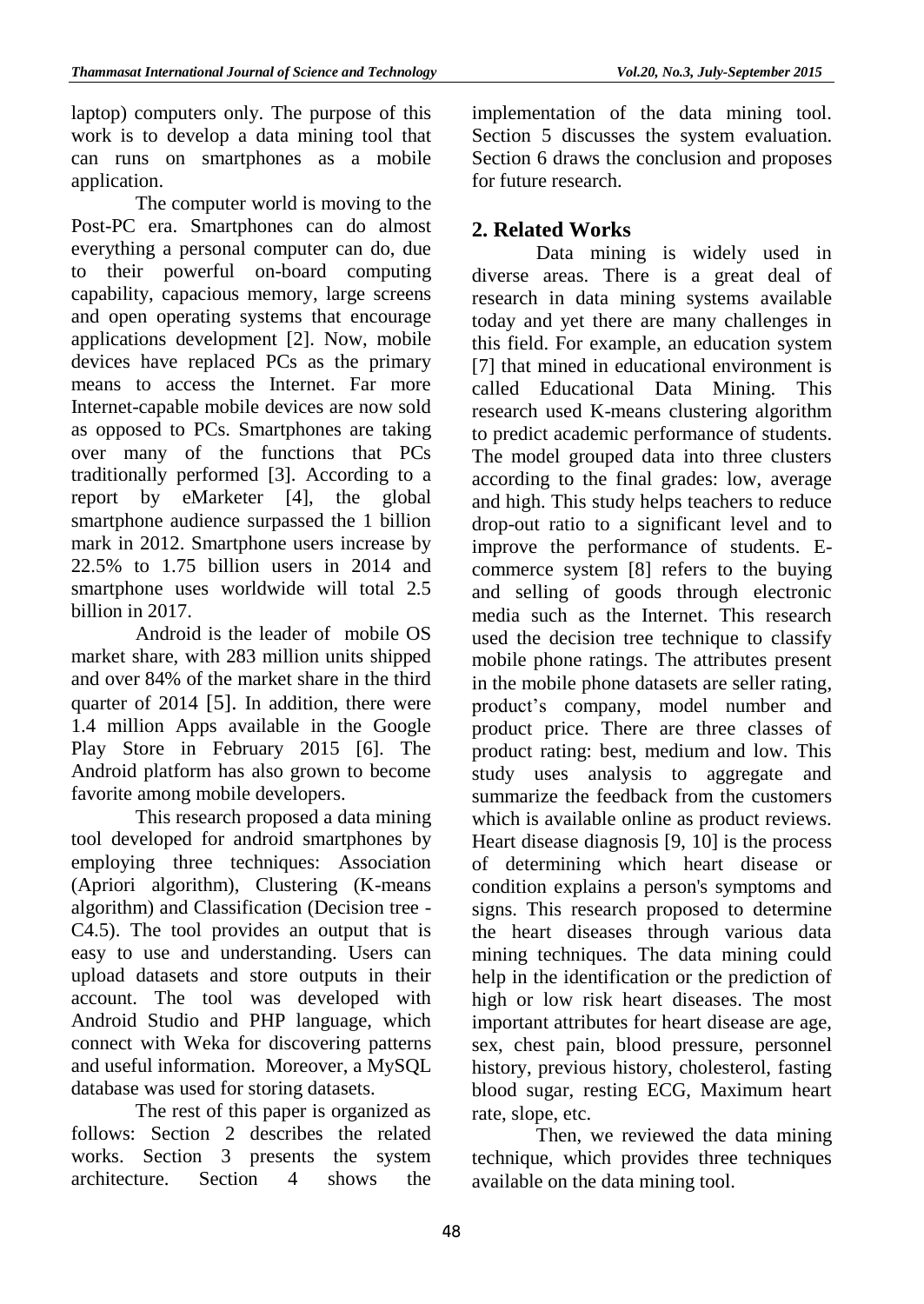Association is the method to discover the relationship of a particular item in a data transaction on other items in the same transaction. It is intended to predict patterns. For example, if a customer purchases a laptop PC, then customer also buys a mouse in 60 percent of the cases [11]. The Apriori algorithm calculates rules that express probabilistic relationships between items in frequent itemsets. For example, a rule derived from frequent itemsets containing A, B, and C might state that if A and B are included in a transaction, then C is likely to also be included.

• Clustering refers to the grouping of records, observations, or cases that are similar in the same categories and dissimilar in other categories [12, 13]. For example, clustering tasks in business, customer transaction data can be mined to identify market groups or consumer satisfaction. This is very important for business support and decision making. Typically, we wish to cluster data into a specified number of clusters, as in the case of the well-known Kmeans algorithm, which is centroid model. K-means clustering aims to partition n objects into k clusters. The algorithm determines the centroid coordinate and distance of each object to the centroid. Then, the algorithm groups the objects based on minimum distance.

 Classification is concerned with the construction of 'classifiers' that can be applied to 'unseen' data in order to target categories or classes [12]. The goal of classification is to predict the target class accurately for each case in the data. For example, a bank loan officer can use to identify loan applicants as low, medium or high credit risks. A doctor can use to diagnose categories of heart disease patients as normal or abnormal. Decision tree is the simplest model of classification. It uses a tree-like graph to model the training set. In the tree, inner nodes represent attributes and leaves nodes represent the class. C4.5 (J48 on Weka) is a well-known decision tree

algorithm, which is an extension of ID3 algorithm. It induces decision trees and generates rules from datasets, which may contain categorical and/or numerical attributes. The rule can be used to predict categorical values of attributes from new records [14].

Next, we reviewed free software tools for general data mining, which is the information to decide for developing of a data mining tool. RapidMiner, R, Weka and KNIME were showed the brief details as follows:

 RapidMiner was developed by the company RapidMiner, Germany. The tool offers an integrated environment with a visually appealing and user-friendly GUI. Processes contain operators in the form of visual components. The dataflow is constructed by drag-and-drop of operators and by connecting the inputs and outputs of corresponding operators.

• R is an open source software platform and programming language for statisticians and data mining tasks. R offers very fast implementations of many machine learning algorithms. The main problem with R is its language, which although highly extendable, is also difficult to learn and understand thoroughly enough to become productive in data mining.

• Weka was developed by the University of Waikato, New Zealand. The tool has become very popular and has a large community for support, which is due to its user friendliness and the availability of a large number of implemented data mining algorithms.

• KNIME was developed by the Swiss company, KNIME.com AG. The tool integrates various components for machine learning and data mining through its modular data pipelining concept. A graphical user interface allows assembly of nodes for data preprocessing for modeling, which consist of nodes that process data, transported via connections between those nodes.

These tools have implementations for Windows, Linux and Mac OS X operating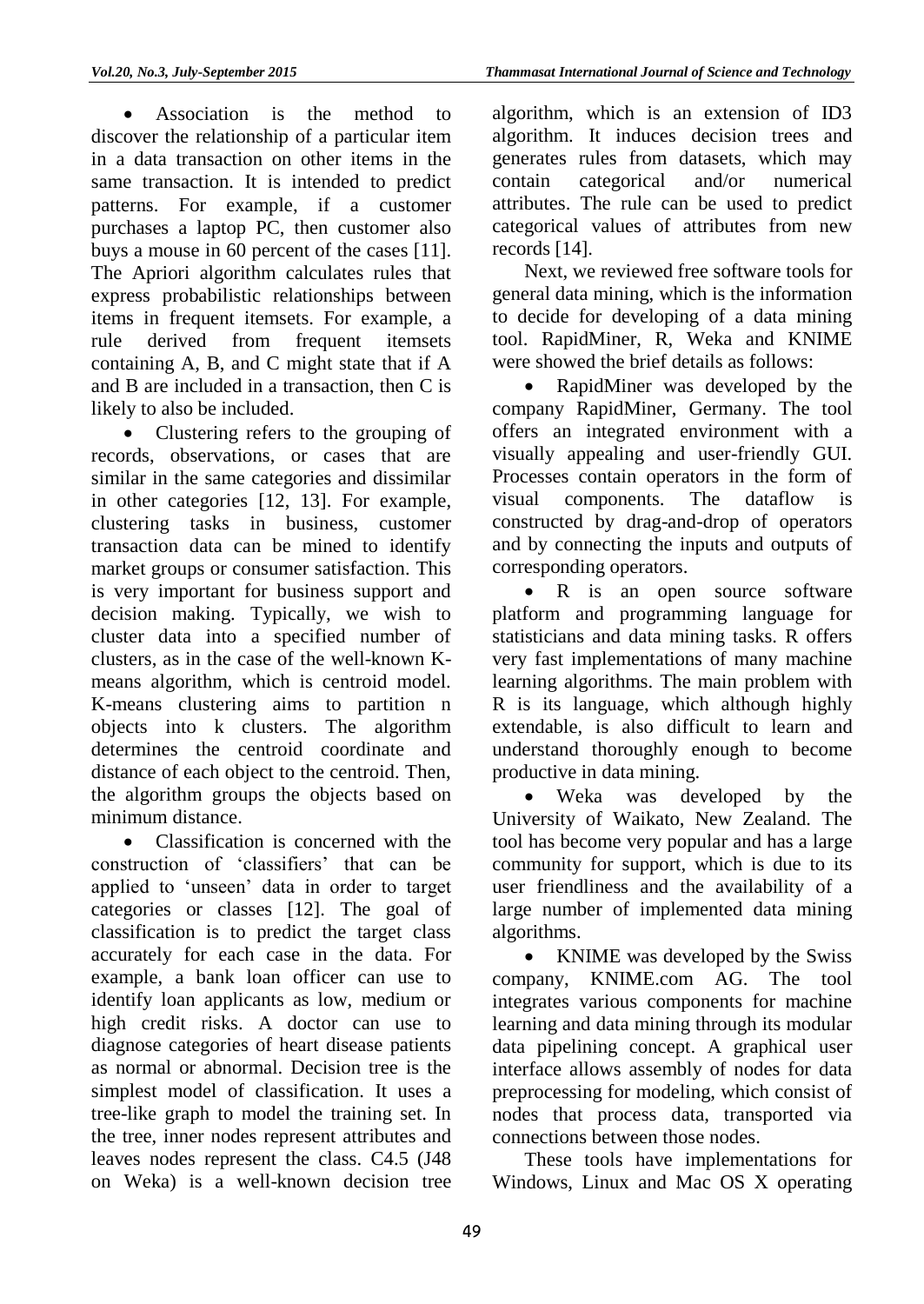systems. The supported data mining algorithms are shown in Table 1.

|                      | Table1. Data mining algorithms by the tools, |
|----------------------|----------------------------------------------|
| adapted from $[2]$ . |                                              |

| Category                          | Rapid<br><b>Miner</b> | R      | Weka   | <b>KNIME</b> |
|-----------------------------------|-----------------------|--------|--------|--------------|
| Decision tree<br>(C4.5)           | A(Weka)               | RWeka  | $^{+}$ |              |
| Clustering<br>(K-Means)           |                       | $^{+}$ | $^{+}$ |              |
| Association<br>rules<br>(Apriori) | A(Weka)               | RWeka  | $^{+}$ | (Weka)       |

The tools either implement an algorithm  $(+)$ , use an external add-on (A) to support it, or do not implement it (-) at all. RapidMiner, R and KNIME use an external add-on from Weka and RWeka. Therefore, we decide to use Weka for developing this data mining tool. The application sends the input data and datasets to Weka, which it processes and shows the output in an easy to understand format.

#### **3. System Architecture**

Data mining tool are a Three-Tier system, which means that it is a client-server architecture in which the user interface (Presentation Tier), function process logic (Logic Tier) and data storage (Data Tier). Fig. 1 illustrates the architecture of data mining tool.



**Fig.1.** Architecture of data mining tool.

• Presentation tier provides the user interface on an android smartphone. The user interface and functions were developed with Android Studio. The data mining tool application was installed on the android smartphone, which can be used at remotely via the Internet. The details of this layer start from user login via the smartphone. The user sends a request to the server, namely datasets and data mining technique. The datasets come from data preprocessing process that involves transforming raw data into an understandable format. The format of datasets is Attribute-Relation File Format (ARFF) or Comma-Separated Values (CSV). The datasets will be downloaded from outside into smartphone. Then, the datasets can be uploaded via smartphone to the server. The presentation tier forwards the request to the logic tier that will perform and coordinate the application. After that, the output is reported back to the user.

 The logic tier is the coordinator between presentation tier and data tier. It also processes commands, makes logical decision and performs calculations. There are three main functions in this layer: data manipulation, input data and Weka integration. The data manipulation is the process for inserting, updating and deleting datasets. The android application can be connected to MySQL database using PHP language. The input data is the process for selecting the options of data mining technique to extract the output that fulfill specified options. Weka integration performs the connection between PHP language and Weka. PHP uses exec() command to execute the Weka processing, e.g. the command for clustering technique with weather dataset.

*\$cmd = "java –cp weka.jar weka.clusterers. SimpleKMeans – N 2 –t data\weather.arff"; exec(\$cmd, \$output);*

After that, PHP retrieves the output model and sends back to the android smartphone in JSON format (JavaScript Object Notation),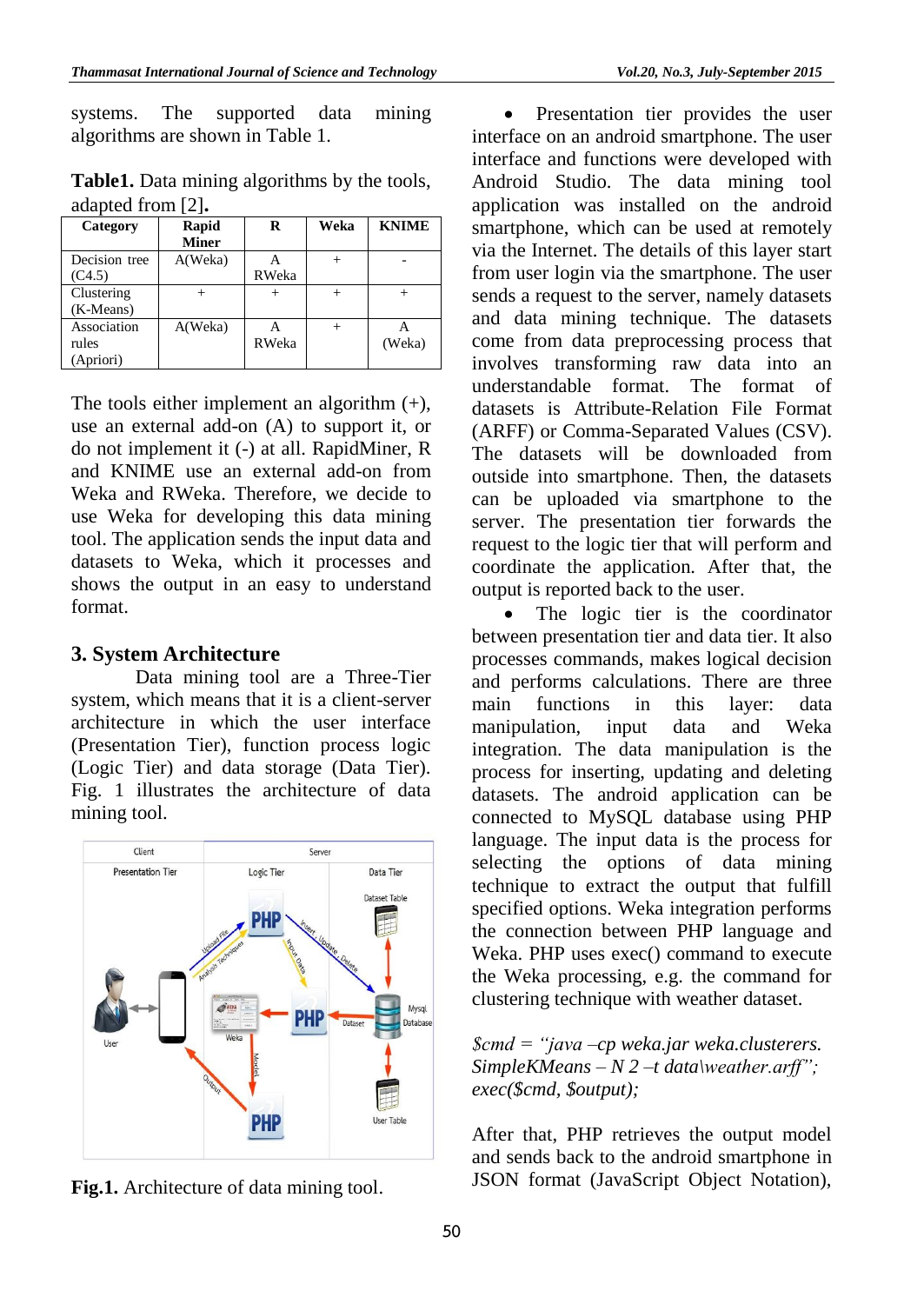e.g. the output model of clustering technique in JSON format.

*[ ["age","50-59","40-49","40-49","50-59","50- 59\n"], ["menopause","premeno","premeno","preme no","ge40","ge40\n"], ["tumor-size","30-34","20-24","30-34","25- 29","30-34\n"], ["inv-nodes","0-2","0-2","0-2","0-2","3- 5\n"], ["node-caps","no","no","yes","no","yes\n"], ["deg-malig","2","2","3","1","3\n"], ["breast","left","right","right","left","left\n"] , ["breastquad","left\_low","left\_up","left\_up","left\_low", "left\_low\n"],["irradiat","no","no","no","no","y es\n"], ["Class","no-recurrence-events","norecurrence-events","recurrence-events","norecurrence-events","recurrence-events\n"]*

*]*

The JSON format will be transformed to display on android smartphone is shown in Fig. 2.

| ทั้งหมด<br>แลสรุป | กลุ่ม 1<br>กลุ่ม 0<br>กลุ่ม |
|-------------------|-----------------------------|
|                   |                             |
| age               | $40 - 49$                   |
| menopause         | premeno                     |
| tumor-size        | $20 - 24$                   |
| inv-nodes         | $0 - 2$                     |
| node-caps         | no                          |
| deg-malig         | $\overline{2}$              |
| breast            | right                       |
| breast-quad       | left_up                     |
| irradiat          | $\vec{r}$ 10                |
| Class             | no-recurrence-events        |

**Fig.2.** The output model of clustering.

• The data tier is responsible for data storage via the MySQL database. There are two tables in the database, namely the user table and dataset table. The user table stores user information for user authentication. The dataset table stores the collection of data, which was uploaded from the user.

## **4. System Implementation**

In this section, we show the interface of an application and an example in three data mining techniques. The implementation begins when the users registers to the application and then logs on the application via the android smartphone as shown Fig. 3.





Next, the users uploads a dataset for analyzing data. The tool determines the format of datasets as an ARFF file or CSV file. The example of file uploading is shown in Fig. 4.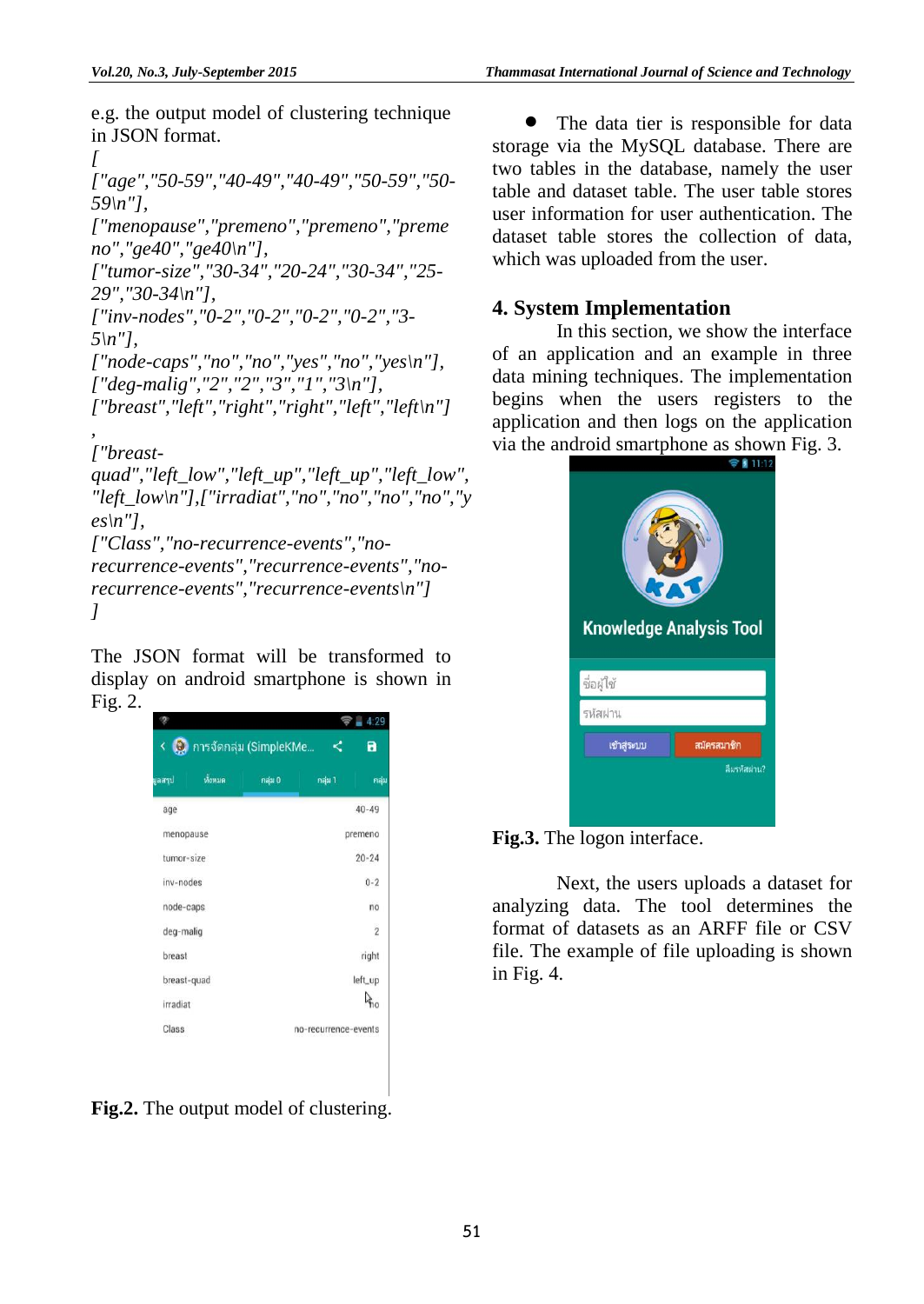

**Fig.4.** The example of file uploading interface.

After that, the user enters an input data options and clicks the button to show the output. An input data and an associator output are shown in Fig. 5.

|                                             |                            | 11:09                                                   |                                                                   |                                                  |  |  |
|---------------------------------------------|----------------------------|---------------------------------------------------------|-------------------------------------------------------------------|--------------------------------------------------|--|--|
| ඵ<br><mark>ป</mark> ี วิเคราะห์เหมืองข้อมูล |                            | < 3 กฎความสัมพันธ์ (Apriori)                            |                                                                   |                                                  |  |  |
|                                             | ∼                          | షి                                                      | กอที่ดีที่สด<br>ช้อมลสรป<br>รายละเอียด                            |                                                  |  |  |
| การจัดกล่ม                                  | การจำแนกข้อมะ              | กลความสัมพันธ์                                          | จากผลการวิเคราะห์เหมืองข้อมูลได้ใช้วิธีการหากฏ                    |                                                  |  |  |
|                                             |                            |                                                         |                                                                   | ความสัมพันธ์อัลกอริทึม Apriori ได้ค่าต่างๆดังนี้ |  |  |
|                                             | Apriori                    |                                                         | ค่า Minimum support เฟากับ 0.16<br>ค่า Minimum metric เข่ากับ 0.9 |                                                  |  |  |
|                                             |                            |                                                         | ค่า Number of cycles performed เท่ากับ 14                         |                                                  |  |  |
|                                             | weathernominal150310052357 |                                                         | และมีกฎความสัมพันธ์ทั้ง 10 กฎดังต่อไปนี้                          |                                                  |  |  |
| ◢                                           |                            | กลุ่มของกฎที่มีคำความนำเชื่อถือเท่ากับ 100%             |                                                                   |                                                  |  |  |
| Class index<br>$-1$                         |                            | กฎที่ 1 ถ้า outlook=overcast แล้ว play=yes              |                                                                   |                                                  |  |  |
|                                             |                            |                                                         | กฎที่ 2 ถ้า temperature=cool แล้ว humidity=normal                 |                                                  |  |  |
| Delta<br>0.06                               |                            | กฎที่ 3 ถ้า humidity=normal และ windy=FALSE แล้ว        |                                                                   |                                                  |  |  |
| Lower bound min support                     |                            | 0.1                                                     | play=yes                                                          |                                                  |  |  |
|                                             |                            |                                                         | กฏที่ 4 ถ้า outlook=sunny และ play=no แล้ว humidity=high          |                                                  |  |  |
| 0.9<br>Min metric                           |                            |                                                         | กฎที่ 5 ถ้า outlook=sunny และ humidity=high แล้ว play=no          |                                                  |  |  |
| Number of rules<br>10                       |                            | กฏที่ 6 ถ้า outlook=rainy และ play=yes แล้ว windy=FALSE |                                                                   |                                                  |  |  |
| റ<br>$-1.0$<br>Significance level           |                            | กฏที่ 7 ถ้า outlook=rainy และ windy=FALSE แล้ว play=yes |                                                                   |                                                  |  |  |
| .                                           |                            |                                                         | กฎที่ 8 ถ้า temperature=cool และ play=yes แล้ว                    |                                                  |  |  |

**Fig.5.** The example of association interface.

An input data and a clusterer output are shown in Fig. 6.

|                       | <b>0</b> วิเคราะห์เหมืองข้อมูล | 11:10<br>$\epsilon$<br>ტ | < 3 การจัดกลุ่ม (SimpleKMe | 11:11<br>$\blacksquare$<br>≺ |
|-----------------------|--------------------------------|--------------------------|----------------------------|------------------------------|
| 土                     | $\boldsymbol{\mathcal{N}}$     | ്ട                       | $\tilde{M}$ enua<br>เลสรูป | กลุ่ม 0<br>กลุ่ม 1<br>กลุ่ม  |
| การจัดกลุ่ม           | การจำแนกข้อมูล                 | กฎความสัมพันธ์           | age                        | 43.4444                      |
|                       |                                |                          | sex                        | FEMALE                       |
|                       | <b>SimpleKMeans</b>            |                          | region                     | <b>RURAL</b>                 |
|                       |                                |                          | income                     | 29322.789                    |
|                       | bank_data150310045829          |                          | married                    | N <sub>0</sub>               |
|                       |                                | ◢                        | children                   | 2.0139                       |
| Replace missing value |                                | ON<br>500                | car                        | N <sub>0</sub>               |
| Max iteration         |                                | 10                       | save_act                   | <b>YES</b>                   |
| Seed                  |                                | 6                        | current_act                | <b>YES</b>                   |
| Cluster               |                                |                          | mortgage                   | N <sub>O</sub>               |
|                       |                                |                          | pep                        | N <sub>O</sub>               |

**Fig.6.** The example of clustering interface.

An input data and a classifier output are shown in Fig. 7.

|                      |                               | <b>11:08</b><br>Ŧ |                                                          |                                                                                                                                     | 11:09                        |
|----------------------|-------------------------------|-------------------|----------------------------------------------------------|-------------------------------------------------------------------------------------------------------------------------------------|------------------------------|
|                      | <b>Q</b> วิเคราะห์เหมืองข้อมล | ტ                 | $\left\langle \right\rangle$ ต้นไม้ตัดสินใจ (J48)        |                                                                                                                                     | $\overline{\mathbf{a}}$<br>≺ |
| ±                    | ₩                             | కి                | รายละเอียด                                               | ช้อมูลสรุป                                                                                                                          | กองเ้งหมด                    |
| การจัดกลุ่ม          | การจำแนกข้อมูล                | กฎความสัมพันธ์    | กฏที่ 1                                                  |                                                                                                                                     |                              |
|                      | Decision tree (J48)           |                   |                                                          | outlook = sunny $\rightarrow$ humidity = high : no (3.0)<br>outlook = sunny $\rightarrow$ humidity = normal $\rightarrow$ yes (2.0) |                              |
|                      | weathernominal150310052357    | ◢                 | $n0$ ที่ 3<br>outlook = overcast $\frac{1}{2}$ yes (4.0) |                                                                                                                                     |                              |
| Binary split         |                               | OFF               | ngh4                                                     | outlook = rainy $\rightarrow$ windy = TRUE $\cdot$ no (2.0)                                                                         |                              |
| Confidence factor    |                               | 0.25              | $n$ an 5                                                 |                                                                                                                                     |                              |
| Min Number Object    |                               | $\overline{2}$    |                                                          | outlook = rainy > windy = FALSE = yes (3.0)                                                                                         |                              |
| Num folds            |                               | 3                 |                                                          |                                                                                                                                     |                              |
| Reduce error pruning |                               | OFF               |                                                          |                                                                                                                                     |                              |
| Seed                 | Q                             |                   |                                                          |                                                                                                                                     |                              |
| Sub tree raising     |                               | ON                |                                                          |                                                                                                                                     |                              |



In each of the above examples, mobile devices are conveniently sized to fit in small areas. Therefore, smartphone devices are not well suited for displaying text-intensive content the same way a desktop computer is. Moreover, navigation structure is also difficult to convey in the limited screen space of smartphone devices. To reduce these problems, we design user interface through TabPanel pattern where content is separated into different panes, and each pane is viewable one at a time. Compared to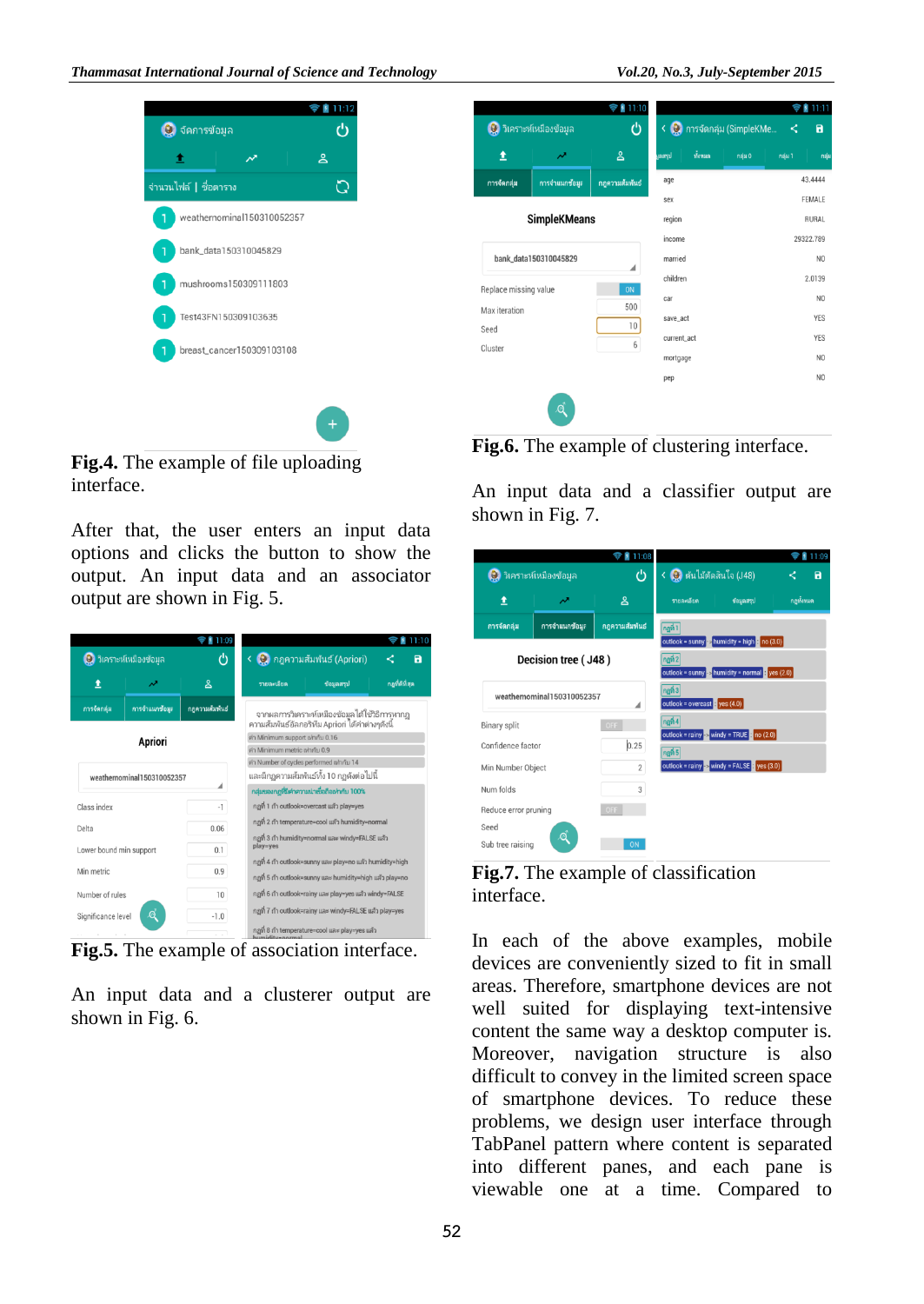traditional command line, we have grouped the information to make it easy to understand. The color scheme is used to highlight important information. The information is summarized for ease of interpretation.

## **5. System Evaluation**

The data mining tool was evaluated by two groups. The first group consists of experts in the field of information technology, who teach Information Technology, at the faculty of Science at Ubon Ratchathani University (3 instructors). The second group is general users, who are the students studying in the Data Mining course in semester 2, academic year 2014 (23 students). The system evaluation consisted of five parts: functional requirement test, function test, usability test, performance test and security test. Five-point Likert-type questions were used in the questionnaire to assess the experts' satisfaction and the general users' satisfaction. The possible highest score was 5. The results were interpreted based on the calculations of the means and standard deviation as shown in Table 2 and Table 3.

|  |  | Table2. Result of expert's satisfaction. |
|--|--|------------------------------------------|
|  |  |                                          |

| <b>Evaluation List</b>  | $\bar{\mathbf{x}}$ | S.D. | <b>Satisfaction</b> |
|-------------------------|--------------------|------|---------------------|
|                         |                    |      | Level               |
| Functional              | 4.29               | 0.47 | Agree               |
| <b>Requirement Test</b> |                    |      |                     |
| <b>Function Test</b>    | 4.73               | 0.48 | Strongly            |
|                         |                    |      | agree               |
| <b>Usability Test</b>   | 4.29               | 0.62 | Agree               |
| Performance Test        | 4.56               | 0.58 | Strongly            |
|                         |                    |      | agree               |
| <b>Security Test</b>    | 4.42               | 0.58 | Agree               |
| <b>Result Summary</b>   | 4.46               | 0.55 | Agree               |

| <b>Evaluation List</b>  | $\bf \bar{x}$ | S.D. | <b>Satisfaction</b> |
|-------------------------|---------------|------|---------------------|
|                         |               |      | <b>Level</b>        |
| Functional              | 4.24          | 0.61 | Agree               |
| <b>Requirement Test</b> |               |      |                     |
| <b>Function Test</b>    | 4.30          | 0.57 | Agree               |
| <b>Usability Test</b>   | 3.96          | 0.91 | Agree               |
| Performance Test        | 4.10          | 0.61 | Agree               |
| <b>Security Test</b>    | 4.26          | 0.73 | Agree               |
| <b>Result Summary</b>   | 4.17          | 0.69 | Agree               |

**Table3.** Result of general user's satisfaction.

From Table 2 and Table 3, the evaluation results indicated that user's satisfaction towards the system has met the needs of all users.

## **6. Conclusion and Future Research**

In this paper we presented a data mining tool developed for use on android smartphone in order to help users discover patterns and analyze information in large datasets. The tool is convenience for mobile use, since users can use it remotely via their mobile device. The system architecture was designed based on a three-tier system as follows: The presentation tier is the user interface (UI), which displays data to the user and accepts input from the user. The logic tier handles data validation, calculation and task-specific behavior. The data tier communicates with the database, where datasets are stored and retrieved. In addition, the tool was evaluated in five parts: functional requirement test, function test, usability test, performance test and security test. The result shows that the system performance of the tool reaches an agree level. It indicates that the developed system can be used correctly and effectively. Therefore, this data mining tool can provide a solution to business and research questions that traditionally were times consuming to resolve. It helps organizations get the necessary large information needed to handle different processes as quickly as possible.

In future research, we will add more techniques to the tool, such as Classification rules, Bayesian networks, Function based